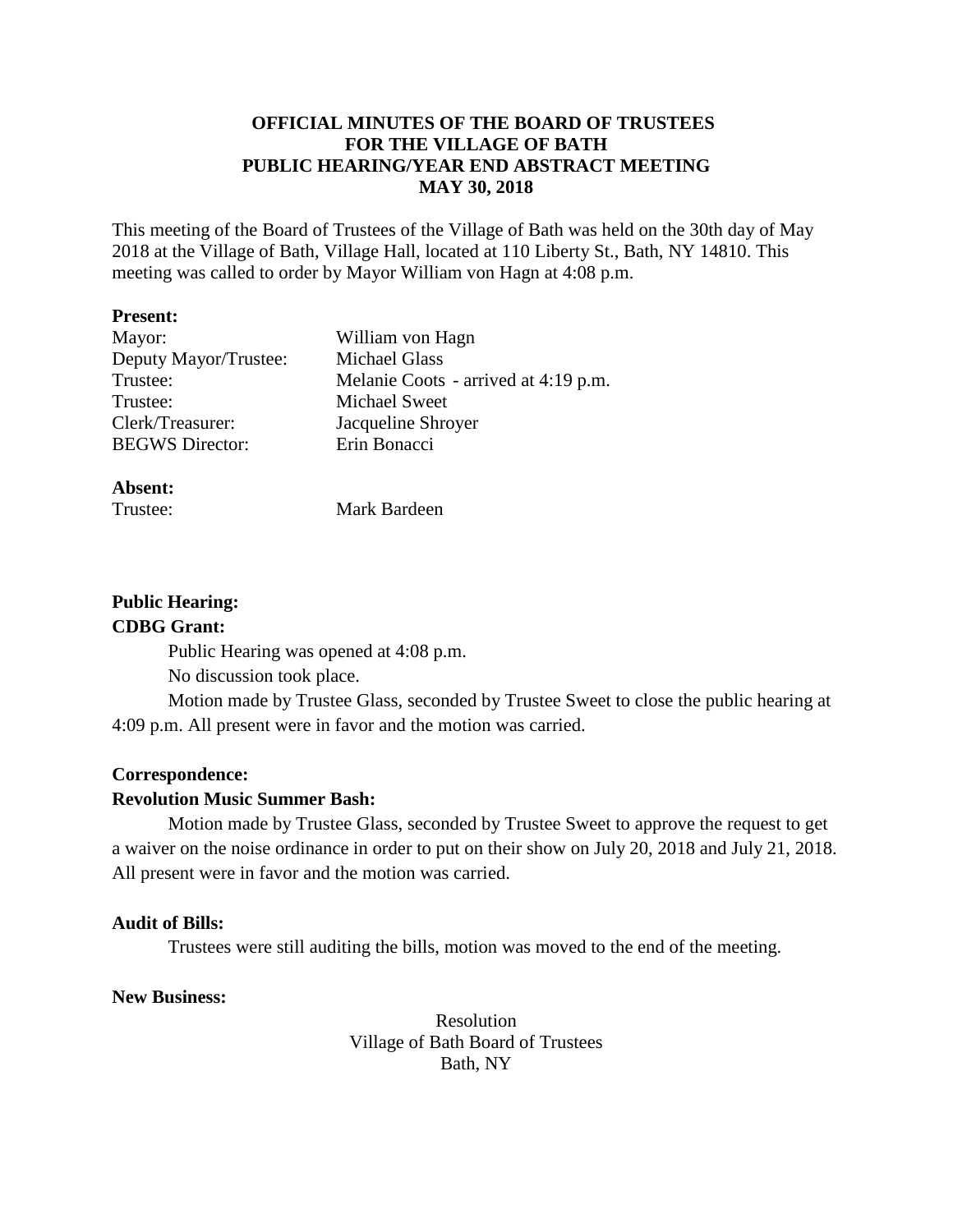| <b>INTRODUCED BY:</b> | <b>Trustee Sweet</b>   |     |     | SECONDED BY: | <b>Trustee Glass</b> |
|-----------------------|------------------------|-----|-----|--------------|----------------------|
| VOTE:                 | Mayor von Hagn         | Ave | Nay | Abstain      | Absent               |
|                       | <b>Trustee Glass</b>   | Aye | Nay | Abstain      | Absent               |
|                       | <b>Trustee Bardeen</b> | Aye | Nay | Abstain      | <b>Absent</b>        |
|                       | <b>Trustee Coots</b>   | Aye | Nay | Abstain      | <b>Absent</b>        |
|                       | <b>Trustee Sweet</b>   | Ave | Nay | Abstain      | Absent               |

DATE APPROVED: Wednesday, May 30, 2018 INTRO. DATE: Wednesday, May 30, 2018

Resolution by the Village of Bath approving and endorsing a grant application to NYS Office of Community Renewal Community Development Block Grant program.

**WHEREAS**, the Village of Bath is applying to the NYS Office of Community Renewal for a project grant under the Community Development Block Grant Community Planning Program to conduct a water system evaluation for the Village of Bath Water System, operated by the Bath Electric, Gas and Water Systems, a site located within the territorial jurisdiction of this Village of Bath Board of Trustees; and

**WHEREAS**, as a requirement of these programs, said Village of Bath must obtain the "approval/endorsement of the governing body of the municipality in which the project will be located",

**NOW, THEREFORE, be it resolved** that the Village of Bath Board of Trustees of hereby does approve and endorse the application of Village of Bath for a grant under the Community Development Block Grant Program for a project known as Village of Bath Water System Evaluation 2018 Project and located within this community. This grant application request is \$50,000.00 for the contractual cost of the Water System Evaluation. The Village match is \$2,500.00. The total project cost is \$52,500.00.

May 30, 2018

\_\_\_\_\_\_\_\_\_\_\_\_\_\_\_\_\_\_\_\_\_\_\_\_\_ Jacqueline Shroyer, Village Clerk

#### **Budget Transfer Resolution:**

Motion made by Trustee Glass, seconded by Trustee Sweet to approve the following budget transfers to be done. All present were in favor and the motion was carried.

Budget Transfer for \$413.00 from A1325.4 Clerk - Contractual to A1110.4 Judicial - Contractual to cover expenses for courier services.

Budget Transfer for \$1814.00 from A1620.413 Building – Repair to A1680.4 Central Data Processing – Contractual to cover overages in IT Services.

Budget Transfer for \$4,400.00 from A3120.11 Police Dept – Personal Services Dispatch to A3120.1 Police Dept – Personal Services to cover overages due to overtime.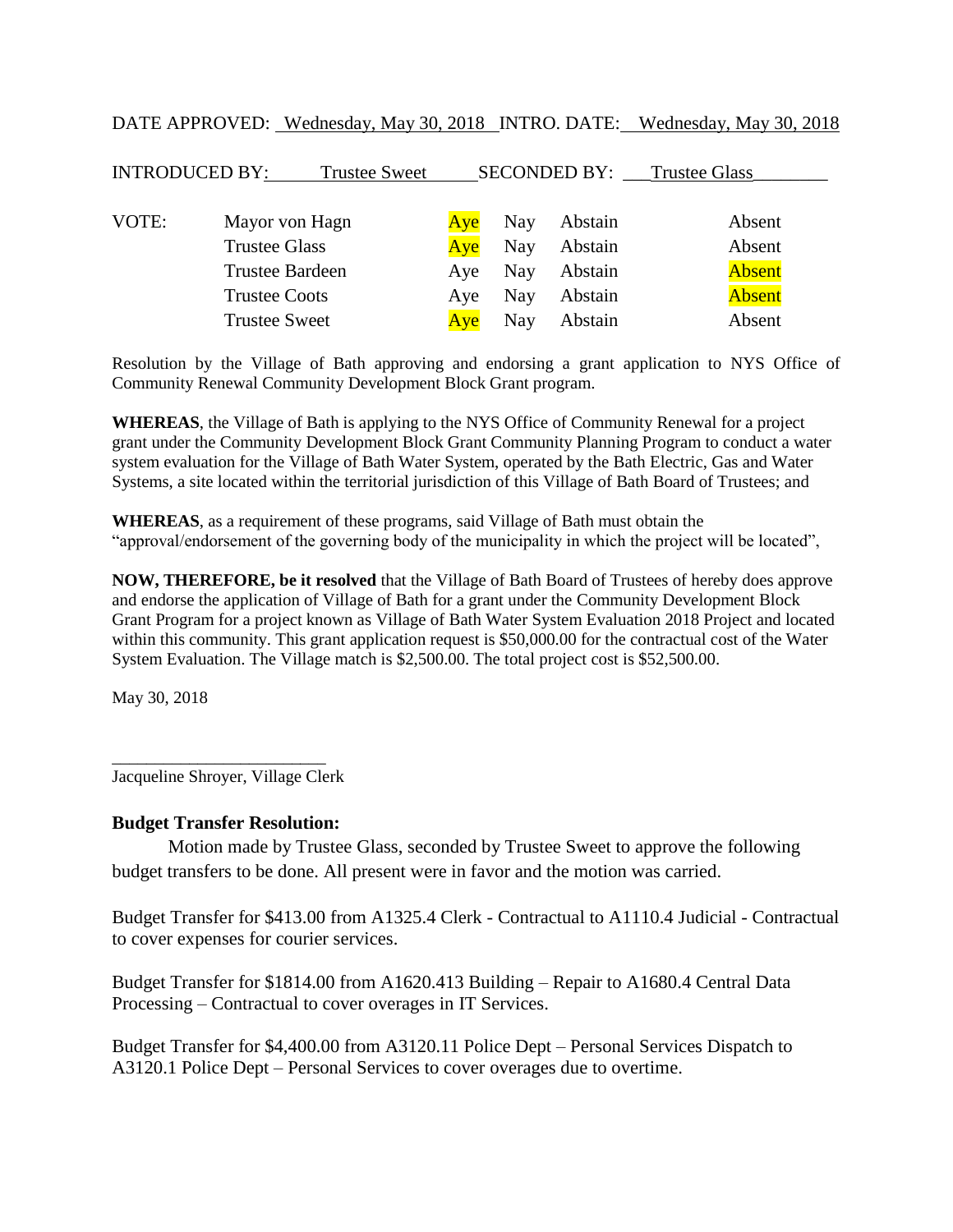Budget Transfer for \$1,517.00 from A3120.48 Police Dept – Repairs to A3120.2 Police Dept – Equipment for overages in server equipment.

Budget Transfer for \$10,180.00 from A3620.11 Safety Inspection – Assistant to A3620.1 Safety Inspection – Personal Services to cover retirement.

Budget Tranfer for \$4,900.00 from A3620.4 Safety Inspection – Contractual to A3620.1 Safety Inspection – Personal Services to cover retirement.

Budget Transfer for \$13,265.00 from A5110.1 Street – Personal Services to A3620.1 Safety Inspection – Personal Services to cover retirement.

Budget Transfer for \$1,550.00 from A5142.1 Snow Removal – Personal Services to A9030.8 Social Security/Medicare to cover taxes for retirement.

## **Encumbrances:**

Motion made by Trustee Sweet, seconded by Trustee Glass to approve the following encumbrances. All present were in favor and the motion was carried.

A1325.2 for \$990.00 for 2 Varidesks A5110.2 for \$14,407.96 for the Street Department's new Gas System A5110.2 for \$48,900.00 for a One Ton Truck for the Street Deparment A8160.4 for \$2,000.00 for Compost Grinding A8510.4 for \$20,000.00 for the Main Street Grant Street Scape Project

Trustee Coots entered the meeting.

## **Sewer Repair Reimbursement:**

Motion made by Trustee Glass, seconded by Trustee Sweet to reimburse BEGWS \$87,005.12 for repair bills for the Waste Water Treatment Plant from the Sewer Repair Account. All present were in favor and the motion was carried.

## **Sewer Capital Reimbursement:**

Motion made by Trustee Sweet, seconded by Trustee Glass to reimburse BEGWS \$180,292.59 from the Sewer Capital Account for capital improvements for the Waste Water Treatment Plant. All present were in favor and the motion was carried.

## **Adjourn Year-End Abstract Meeting/Executive Session:**

Motion made by Trustee Sweet, seconded by Trustee Glass to adjourn the year-end abstract meeting of the Board of Trustees of the Village of Bath at 4:24 p.m. to go into executive session for personnel reasons. All present were in favor and the motion was carried.

# **Return to Year End Abstract Session:**

Motion made by Trustee Sweet, seconded by Trustee Coots to return to the year-end abstract session at 4:33 p.m. All present were in favor and the motion was carried.